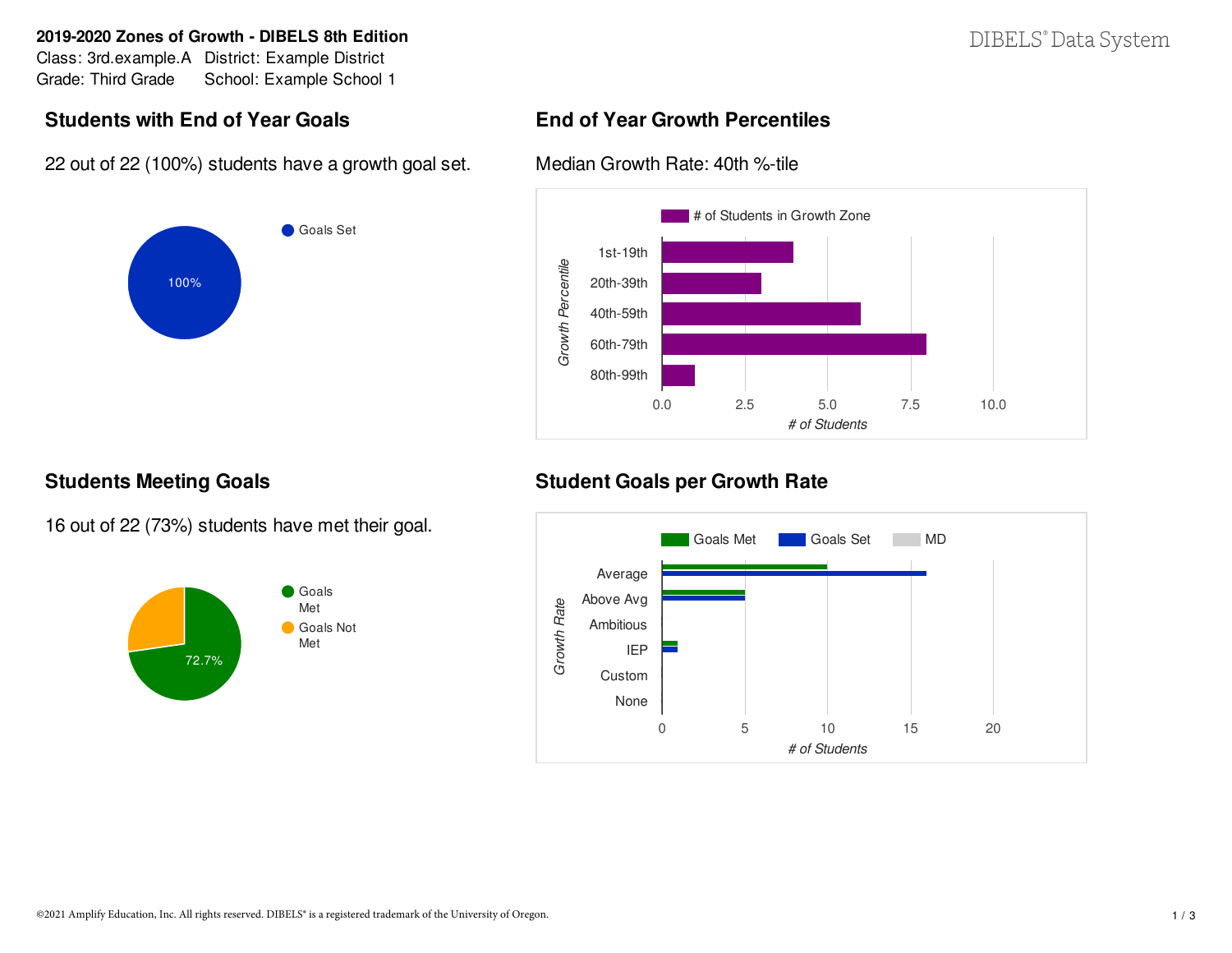#### **2019-2020 Zones of Growth - DIBELS 8th Edition**

Class: 3rd.example.A District: Example District Grade: Third Grade School: Example School 1

### **Class List**

| <b>Student</b>                                                                                                              | Composite<br><b>Beginning Score</b> | Composite<br><b>End Score</b>      | <b>Zones of Growth</b> |                    |                      | Growth     | <b>Months of</b> |  |  |
|-----------------------------------------------------------------------------------------------------------------------------|-------------------------------------|------------------------------------|------------------------|--------------------|----------------------|------------|------------------|--|--|
|                                                                                                                             |                                     |                                    | <b>Growth Rate</b>     | Goal               | <b>Met Goal</b>      | %-tile     | Growth           |  |  |
| D, Jessica                                                                                                                  | $\blacksquare$ 278                  | $\blacksquare$ 377                 | <b>IEP</b>             | $\blacksquare$ 360 | <b>O</b> Yes         | 20th-39th  | 8.5              |  |  |
| D, Leon                                                                                                                     | $\blacksquare$ 279                  | $\blacksquare$ 379                 | Average Growth         | $\blacksquare$ 381 | $\mathbf{\Theta}$ No | 20th-39th  | 8.5              |  |  |
| R, Cathy                                                                                                                    | 290                                 | $\blacksquare$ 379                 | Average Growth         | $\blacksquare$ 392 | $\mathbf{\Theta}$ No | $1st-19th$ | 7.5              |  |  |
| T, Roberta                                                                                                                  | 279                                 | 390                                | Average Growth         | $\blacksquare$ 381 | <b>O</b> Yes         | 40th-59th  | 9.5              |  |  |
| Y, Andrews                                                                                                                  | 288                                 | 396                                | Average Growth         | $\blacksquare$ 390 | <b>O</b> Yes         | 40th-59th  | 9.5              |  |  |
| H, Irene                                                                                                                    | 289                                 | 401                                | Average Growth         | $\blacksquare$ 391 | <b>O</b> Yes         | 40th-59th  | 9.5              |  |  |
| J, Lin                                                                                                                      | 288                                 | 408                                | Above Average Growth   | $\blacksquare$ 401 | <b>O</b> Yes         | 60th-79th  | 10.5             |  |  |
| U, Thuy                                                                                                                     | 294                                 | 408                                | Above Average Growth   | $\blacksquare$ 407 | <b>O</b> Yes         | 60th-79th  | 10               |  |  |
| M, Anna                                                                                                                     | $\blacksquare$ 303                  | $\vert$ 411                        | Average Growth         | $\blacksquare$ 405 | <b>O</b> Yes         | 40th-59th  | 9.5              |  |  |
| K, Matt                                                                                                                     | 314                                 | 412                                | Average Growth         | $\blacksquare$ 417 | $\mathbf{\Theta}$ No | 20th-39th  | 8.5              |  |  |
| N, John                                                                                                                     | 316                                 | 412                                | Average Growth         | $\blacksquare$ 419 | $\mathbf{\Theta}$ No | $1st-19th$ | 8                |  |  |
| R, Helen                                                                                                                    | 306                                 | 413                                | Average Growth         | $\blacksquare$ 408 | $\bullet$ Yes        | 40th-59th  | 9                |  |  |
| M, Ellen                                                                                                                    | 323                                 | 420                                | Average Growth         | $\blacksquare$ 426 | $\mathbf{0}$ No      | $1st-19th$ | 8                |  |  |
| D, Ira                                                                                                                      | 308                                 | $\blacksquare$ 421                 | Average Growth         | $\blacksquare$ 410 | <b>O</b> Yes         | 60th-79th  | 9.5              |  |  |
| L, Irvin                                                                                                                    | $\blacksquare$ 313                  | 433<br>×.                          | Average Growth         | $\blacksquare$ 416 | <b>O</b> Yes         | 60th-79th  | 10               |  |  |
| O, Omar                                                                                                                     | 321                                 | 433<br>$\mathcal{L}_{\mathcal{A}}$ | Average Growth         | $\vert$ 424        | <b>O</b> Yes         | 60th-79th  | 9.5              |  |  |
| Legend MD (Missing Data) MD <sup>*</sup> (MD Gated)<br>Core Support Core^ Support<br>Intensive Support<br>Strategic Support |                                     |                                    |                        |                    |                      |            |                  |  |  |